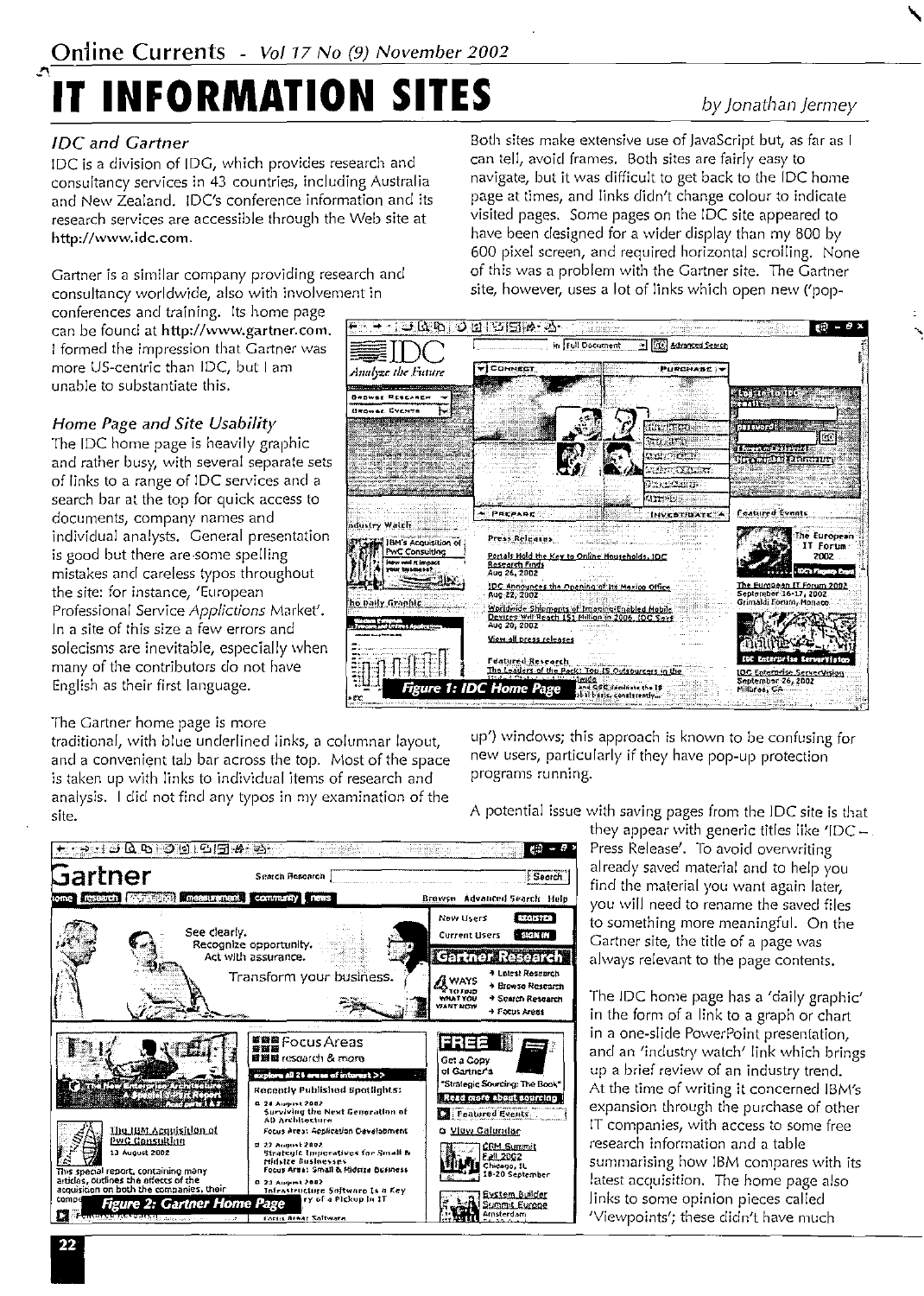depth and appeared to function mainly as 'teasers' for research articles.

#### *Searching*

,.

~··

The 'quick search' at the top of the !DC screen allows the user lo enter a keyword and choose which field to search in from a drop-clown list. Document titles, document full text, analyst last name, company names or 'geography', amongst others, can all be searched. The results can then be sorted by relevance, date published, title or author. The !DC 'advanced search' display allows limited Boolean searching, date brackets, and the specification of document type. None of these seemed to work the first time I used it, but on a second occasion it performed as it should.

On the Gartner site there was a single 'Search' field at the top of the screen with no other information; presumably

detailed in themselves, but also act as 'teasers' for purchasable reports. The press release links sometimes include a sentence or two from the release. Titles reveal a high level of interest in Europe, with somewhat less prominence given to Asia and Australasia. About one press release appears per day, and they are stored in a searchable archive, with 698 entries at the time of writing (August 2002). Some typical subjects: 'European IT Markel ls Entering Initial Phase of Recovery'; 'Worldwide Shipments of Imaging-Enabled Mobile Devices Will Reach 151 Million in 2006', and 'Customer Relationship Management Software Market Set For A Reversal of Fortune in Singapore'. A search within the press releases for titles mentioning 'Australia' turned up only one result, from June 2002: 'Customer Relationship Management Software Market Picks Up Steam in Australia'.

| this does a full-text                 |                                                                                |                                                                                       |                                                                    | ine Gann              |
|---------------------------------------|--------------------------------------------------------------------------------|---------------------------------------------------------------------------------------|--------------------------------------------------------------------|-----------------------|
| search of the articles                | Sarine: Search - Microsoft Internet Explorer provided by PC User               |                                                                                       | $\mathbb{Z}[\mathfrak{F}]$                                         | does not l            |
| on the site.                          | Gartner                                                                        | G All Research<br><sup>C</sup> Free Research                                          | Search                                                             | press rele            |
| Selecting 'advanced                   | <b>Command Committee Committee Committee</b>                                   | <b>Ex</b> Search within current results<br><b>Advanced Search   17800000</b>          | He!                                                                | such, alth            |
| search' brings up a                   | At vanced Search                                                               |                                                                                       | <b>Zehl Szerier E</b>                                              | home pas              |
| new window offering                   | <b>Different to Defaults</b>                                                   |                                                                                       |                                                                    | to current            |
| a wide choice of<br>document types,   | Date:<br>ି  1995 है।<br>From January                                           | Toole of document:<br><b>E</b> All Topics                                             | Specify Industry:<br><b>E.</b> All Industries                      | announce<br>about the |
|                                       | $   $ 2002 $  $<br>T. August                                                   | <b>R.</b> Application Development                                                     | M Not Industry Specific                                            | itself.               |
| topics, authors,<br>regions and areas | Scarch:<br><b>N</b> Full Tost                                                  | R. Business Management of<br>Information Technology<br>Customer Relationship          | F. Communications<br>ry Construction, Architecture,<br>Engineering |                       |
| of interest.                          | <b>E.</b> Title                                                                | Management<br>ry Electronic Workplace and Internet                                    | <b>E.</b> Consuming                                                | Analysts              |
| Impecunious users                     | <b>IV</b> Author                                                               | Technologies<br>F Enterprise Applications                                             | [7] Consulting [computes-related]<br><b>IV.</b> Education          | IDC provi             |
| can also specify that                 | <b>D.</b> Summary                                                              | F IT, Public Folicy and Society                                                       | E. Finance                                                         | details of            |
|                                       | Total pamber of results:                                                       | <sub>ry</sub> Networking and<br>Telecommunications                                    | 区 Government (federal)                                             | analysts'             |
| they want to see free                 | i200.⊁i                                                                        | P. Platforms and Storage                                                              | E. Government (state/local)                                        | backgroui             |
| research only.                        | Revuits per page:                                                              | F. Semiconductors<br>F. Software Infrastructure                                       | F. Healthcare                                                      |                       |
|                                       | $25 \times$                                                                    |                                                                                       | F Insurance, Real Estate, Legal<br>Services                        | qualificat            |
| A search for <i>ebooks</i>            | Type of documents:                                                             | NOTE: You can review the entire Gartner<br>tools live with the Gartner Research Topic | <b>Manufacturing</b><br><sub>17</sub> Manufacturing (computer-     | although              |
| on both sites turned                  | <b>IZ All Trues</b>                                                            | Index                                                                                 | related)<br><sub>Ex</sub> Marketing, Advertising,                  | addresses             |
| up a different set of                 | $\overline{M}$ . $\overline{A}$ hest Practices<br><b>P.</b> G gartner Services | Region:                                                                               | <b>Entertainment</b><br>E. Mining, Agriculture, Energy             | given. Ar             |
| articles than a search                | F a Market Analysis.                                                           | <b>Mail Regions</b><br><b>TEL Hot Publish Specific</b>                                | P. Publishing                                                      | can be bo             |
| for e-books, so it's                  | <b>Figure 3: Gartner Advanced Search</b>                                       |                                                                                       | I. Research & Development                                          | speakers :            |
| unlikelv that a                       | <b>IN THE NEWS</b>                                                             | நாடக்கள் பக்களிக் தந்த தந்தையையையையை                                                  | .E. Petal. Wholesale, Distrib.                                     | conferenc             |

thesaurus is used in identifying keywords. (Interestingly, *e-books* was the preferred term on Gartner (42 articles to 3) while *ebooks* was preferred on !DC (118 to 14). Is there a national bias here?

#### *Registration and Customisation*

Users can register with !DC for free by submitting an e-mail address and nominating a password. Registered users can join in with Web conferences and telebriefings. They can also compile a permanent 'bookcase' of links to JDC press releases and articles that are of interest to them. To purchase articles from the site users need to be registered; they can then activate a 'shopping cart' service to collect the reports and bulletins they want and buy them all in a single transaction.

Users can register with Gartner in the same way, but as far as I could tell there was no advantage to doing so, other than that it allows you to purchase articles.

#### *Press Releases*

The !DC home page lists press releases which are fairly

special events. Analysts are grouped into teams of between about four and thirty individuals (e.g. 'Asia/Pacific Servers and Workstations Team') and the user can see team members displayed alongside the research reports they are responsible for. The user can search for articles written or co-written by a particular analyst.

Gartner supports a search for authors in the <sup>1</sup> advancecl search' screen, but if you know an analyst's surname you. can do a simple search for it like any other text. There was no indication of a team structure here.

Both sites provide links from authors' names to their biographies, which in turn list and link to the articles they have written or co-written.

#### *Featured Events, Upcoming Web Conferences and Telebriefings*

Conferences and other activities organised by !DC are shown with links to programs and lists of speakers and sponsors. Coming up at the time of writing was the European IT forum in Monaco on September 16-17; a nice gig if you can get it.

The Gartner site does not list press releases as such, although the home page links to current announcements about the company itself.

!DC provides details of their analysts' backgrounds and qualifications, although e-mail addresses aren't given. Analysts can be booked as speakers at conferences and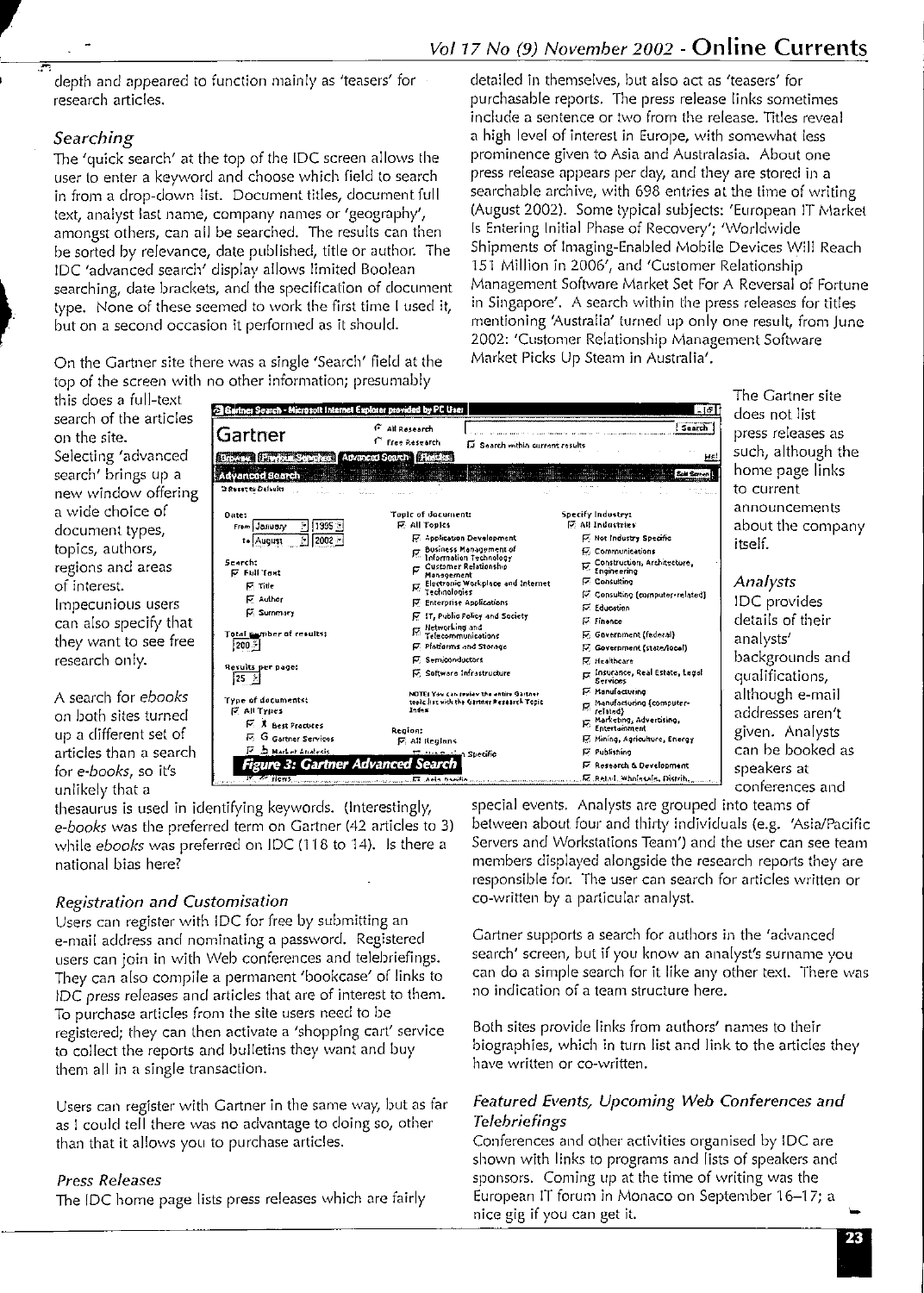For the less well-heeled, !DC runs phone-based **'te!ebriefings' - one soon on 'Technical Computing**  Quarterly Update, Q2 2002' - and Web conferences: the next being on 'Extending Content Technologies Through XML: The Advantages, Trends, and Opportunities' with Susan Funke. Registering for these events involves filling **out and submitting a form, but participation appears to**  be free.

Gartner also runs conferences  $-$  including the CRM Summit **in Chicago, vvhere you can learn to 'Synergistically balance**  strategy, tactics, processes and technology for ideal **customer-centric solutions' - and hosts 'audioconferences'**  which appear to be free. Coming up is an audioconference on 'Web Services - What's All The Fuss About?' and a useful regular session on 'Getting the Most Out of Gartner.com'.

#### *Research and Pricing*

The core product of both !DC and Gartner is research reports and bulletins.

One typical !DC report on 'Western European Professional Services Applications Market Forecast and Analysis, 2002-2006' runs to twenty-three pages (with twelve tables and four figures) and sells for US \$2,500. An abstract of about 900 words (with two figures) is available free on site. An !DC report of sixty-one pages on 'Worldwide Business Process Outsourcing Forecast and Analysis, 2002-2006' sells for US \$5,500, though the abstract for this is only about 600 words. Other articles have even shorter abstracts, or even none at all; it seems a lot to ask someone to pay US \$2,000 or more for an article on the basis of its title and author alone.

To check the research, I searched !DC for articles on a topic  $1$  know a little about  $-$  the ongoing saga of electronic

books. Three items appeared, with the latest dated December 2000. One was a press release, which made some wildly over-optimistic predictions about the rise of ebooks in 2002. The second was a 33-page report on which the press release was presumably based; but the **abstract \Vas very** *coy* **about its contents and, not having a**  spare US \$4,500, I decided to forego reading the article. The third was a US \$2,500 bulletin from October 1999 titled 'eBooks: Roadrunners on the Information Highway or Road Kill?' which  $-$  judging from the title anyway  $-$  seemed to sum things up a little more accurately; but here again the abstract was very short on details.

! ' ,

Gartner reports fall into a wider price range, starting at US \$95, and there are many free reports, usually brief, which seem to play the same role as IDC's press releases. Ebook **coverage here \Vas n1ore up to date, extending to a brief**  article from February 2002 called 'E-Books: Critical Changes for Any Success', which provided a pungent **quote: 1 The e-book cannot continue in its present form'.**  Articles could be read on screen or downloaded as PDF files. I couldn't find any indication of the size or depth of the articles that were available for purchase, and the abstracts that were shown only ran to a couple of **sentences.** 

#### *Relevance to Australia and New Zealand*

Both sites provide some coverage of local issues, with two **to three Australian articles appearing on each site every**  month. A search of !DC for all titles including 'Australia' yielded 68 results, and 'New Zealand' gave 32; the corresponding figures for Gartner were 123 and 45. I have listed the most recent articles for each country below, with their size and cost.

| Title                                                                | <b>Type</b>     | $\vert$ Pages $\cdot$ | <b>Site</b> | Cost (\$US) |
|----------------------------------------------------------------------|-----------------|-----------------------|-------------|-------------|
| Australia IT Spending and Industry Segmentation, 2000-2006           | Report          | 73                    | IDC.        | 2000        |
| Profiles of Five Noteworthy Local Solutions Integrators in Australia | Bulletin        | 23                    | IDC.        | 1500        |
| Australia's Participation in the Information Society                 | <b>Bulletin</b> | 9                     | IDC.        | 1250        |
| Customer Relationship Management Software Market Picks Up            | Research Press  |                       |             |             |
| Steam in Australia, According to IDC                                 | Release         |                       | IDC.        |             |
| Australia Cellular Services Market Analysis and Forecast, 2001-2006  | Report          | 25                    | IDC         | 2500        |
| Mobile Infrastructure Revenue, 1997-2006: Australia                  |                 |                       | Gartner     | 1495        |
| Australia: Optical Transmission Market, 1997-2006                    |                 |                       | Gartner     | 1495        |
| Australia: 2002 IT Services Overview (Executive Summary)             |                 |                       | Gartner     | 195         |
| Australia: 2001 IT Services Overview                                 |                 |                       | Gartner     | 1295        |
| Telecom Unit Pricing in Australia: Every Which Way but Up            |                 |                       | Gartner     | 95          |
| New Zealand IT Spending and Industry Segmentation, 2000-2006         | Report          | 73                    | IDC         | 2000        |
| New Zealand IT Solutions Market: A Competitive Analysis              | <b>Bulletin</b> | 18                    | IDC.        | 2500        |
| Local Heroes - Profiles on Five New Zealand Service Providers        | <b>Bulletin</b> | 33                    | <b>IDC</b>  | 3500        |
| New Zealand Printer Market Review and Forecast, 2001-2006            | Report          | 55                    | IDC         | 3500        |
| Captive Market Outsourcing Case Studies - New Zealand                | <b>Bulletin</b> | 25                    | IDC         | 1500        |
| Mobile Infrastructure Revenue, 1997-2006: New Zealand                |                 |                       | Gartner     | 1495        |
| New Zealand: Optical Transmission Market, 1997-2006                  |                 |                       | Gartner     | 1495        |
| Mobile Terminals: New Zealand, 1997-2006                             |                 |                       | Gartner     | 1495        |
| Accenture Closes New Zealand Office                                  |                 |                       | Gartner     | 95          |
| Fixed Public Network Services Trends in New Zealand, 2000-2006       |                 |                       | Gartner     | 1495        |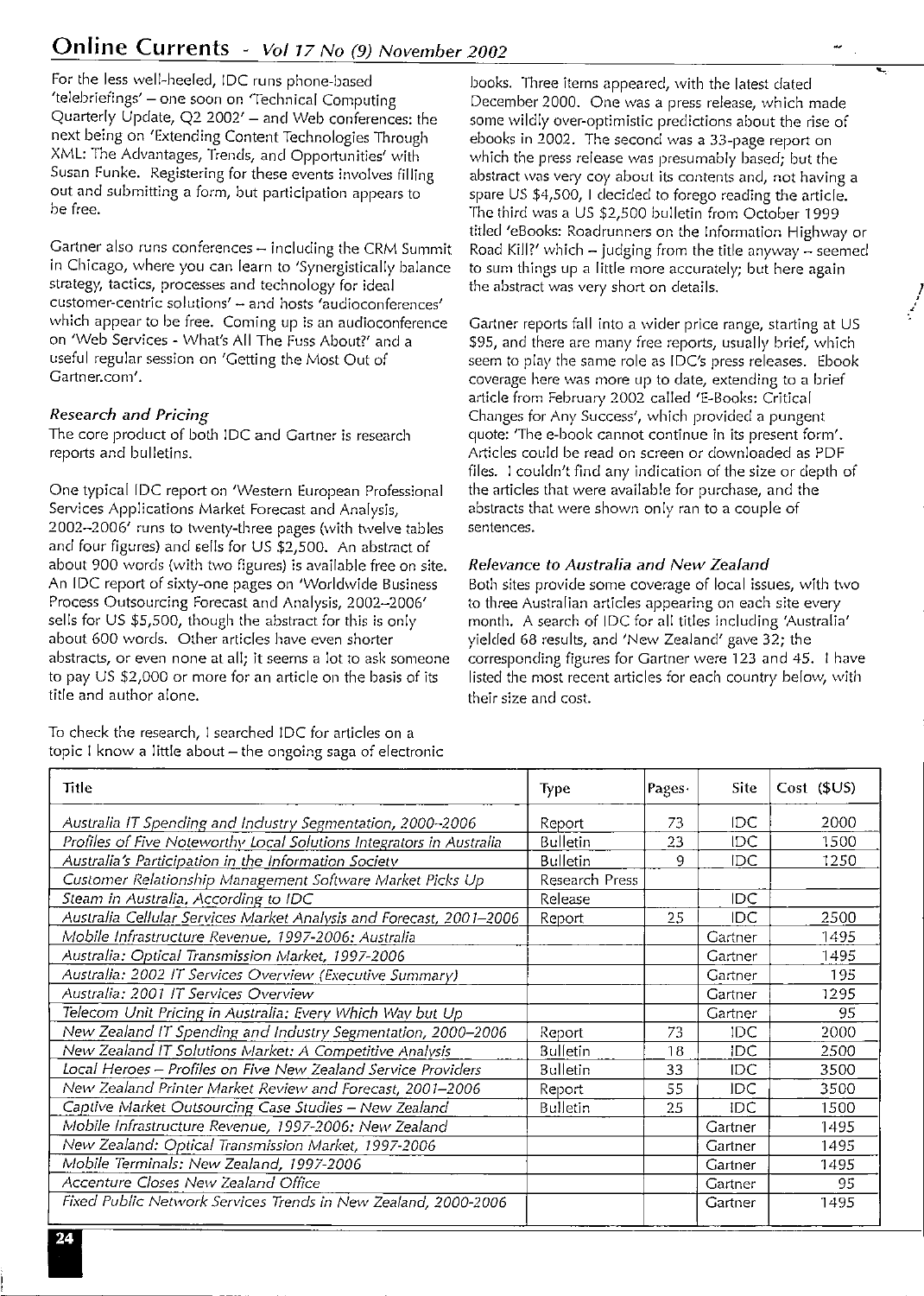NOTE

出

The demand for IT research over the Internet is obviously be alert to spelling variants. Both could be improved in<br>substantial and well-heeled! Both IDC and Gartner have presentation; IDC by cutting down the page width and substantial and well-heeled! Both IDC and Gartner have presentation; IDC by cutting down the page width and su<br>large and well-maintained sites, which tend to cover the Gartner by reducing the number of pop-up windows. It large and well-maintained sites, which tend to cover the releases appear to have more substance than the occasional free Gartner report, but the bottom end of the Gartner price range is well below the bottom end of the priced IDC bulletins.

### NEW ARCHIVE ON JSTOR

JSTOR (http://www.jstor.org) stands for "journal storage" and is an electronic system designed to save shelf space in libraries by scanning complete runs of journals. Five complete JSTOR collections are currently available: Arts & Sciences I, General Science, Ecology & Botany, Business, and Language & Literature. The forthcoming Arts & Science II Collection has 75 journals available; this will increase to more than 100 journals. Collections in Art History, Music, Education, and Law are in the early stages of development.

JSTOR is dedicated to providing a trusted electronic archive of scholarly journals. To balance the interests of publishers, libraries and users, JSTOR does not offer access to the most recent issues of journals to insure that publisher interests are not undermined. However, JSTOR is developing a program that links back issues and more recent issues in a way that will make the experience for users as seamless as possible. For 13 titles common to JSTOR and Project MUSE, scholars are now able to search and browse the title, author and abstract information for articles in the recent issues, in addition to searching the full-text for the past articles in JSTOR. The service offers the ability to search and browse the complete runs of journals in a single location. In addition, users with a subscription to the journals in Project MUSE, either through their library or individually, are able to follow direct links to the full text articles available at Project MUSE.

The titles included in JSTOR are selected according to the following criteria:

- the number of institutional subscribers a journal has
- citation analysis
- recommendations from experts in the field
- the length of time that the journal has been published.

*Optical Allusions* .. cont from p20

### AUSTRALASIAN MEDICAL PUBLISHING COMPANY LTD

*The Medical Directory of Australia on CD-ROM*  The Medical Directory of Australia on CD-ROM contains profiles on 70,000 healthcare professionals: doctors, hospitals (public and private), healthcare facilities and institutions, pharmacies (retail and hospital), diagnostic services (radiology and pathology), colleges and

*\**<br>• Conclusion<br><sup>2</sup> Conclusion<br>The demand for IT research over the Internet is obviously<br>the alert to spelling variants. Both could be improved in same topic areas. For free information the IDC press would also help uncertain users if Gartner would indicate<br>releases appear to have more substance than the state of the length of its reports for purchase.

*Jonathan Jermey is an independent author and indexer.* 

JSTOR's agreements with publishers include an updating provision referred to as a "moving wall." The moving wall is a fixed period of time ranging, in most cases, from 2 to 5 years, that defines the gap between the most recently published issue and the date of the most recent issues available in JSTOR. The purpose of the moving wall is to ensure that participants can rely on JSTOR to be the trusted archive for the journal backfiles, while also giving publishers some protection from the threat of lost revenues due to the availability of recent issues in the database.

The introduction of the Language & Literature Collection, comprising 47 journals, adds nearly 1.5 million pages to the JSTOR archive. The journals span the literary cultures of many countries and are in several languages. Institutions pay two fees in order to use the Collection: a one-off fee designed to ensure that JSTOR has the resources to meet its archival obligations in the future, and an annual access fee which goes towards the recurring costs of updating the archive, and the maintenance of support services for participating institutions. JSTOR's Arts & Sciences I and the Language & Literature Collections overlap in their content; this is reflected in the participating fees.

The following Australian organizations are participants in the JSTOR project:

- Australian National University
- Department of Education, Science and Training (DEST)
- Monash University
- State Forests of New South Wales
- University of Melbourne
- University of New South Wales
- University of Queensland
- University of Sydney
- University of Western Australia

associations, physiotherapists, dietitians, diabetes educators, and other healthcare organizations.

The product capabilities allow the user to attach notes on individual practitioners and healthcare institutions. The optional Professional Output Version permits the export of individual physician or organisational information to word processing. This capability is designed for individual correspondence and is not intended for use as a mass marketing tool.

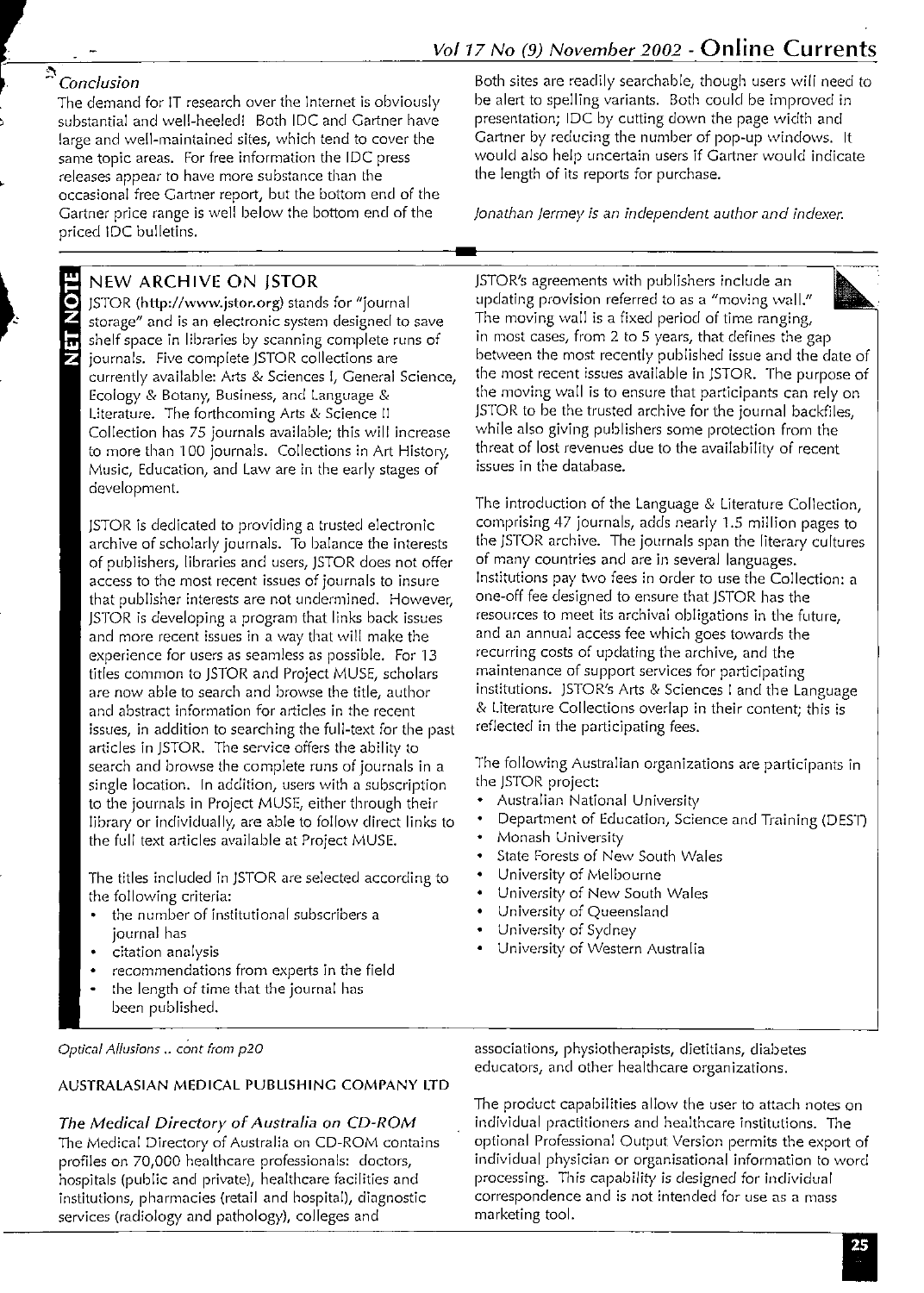## **IT INFORMATION SITES 2: BITPIPE AND IT PAPERS**  *by Jonathan jermey*

In my previous article, I described the content providers IDC and Gartner. Bitpipe (http://www.bitpipe.com) and IT Papers (http://www.itpapers.com) are different in that they don't generate and sell their own content, but provide access to content generated (and sometimes stored) elsewhere, particularly the relatively brief and descriptive reports known as Industry White Papers. Their revenue comes from the content providers who pay to have their materials listed, the sale of advertising on their sites (IT Papers), and the provision of content search and retrieval systems for LAN networks. IT Papers also offers its own White Paper writing service. There may be on-selling by

IT Papers of users' e-mail addresses to interested parties, although this is not made clear. Much of the material available through both sites is free to the user.

Bitpipe was founded in 1998 in Boston. It describes itself as a syndicator and provides access to content from over 3,500 sources, incidentally including Gartner and IDC. IT Papers describes itself as 'the Yellow Pages of White Papers' and focuses on these. Bitpipe is laid out in a fairly conventional way and gives the impression of corporate responsibility; IT Papers has a younger feel, with darker colours and less formal language used throughout the site.

#### *Home Page and Site Usability*

There is a simple search field at the top of the page and the *Searching* main section is divided into two clusters of text links, one The *quick search* on the Bitpipe screen brings up a tabbed to companies and one to topics. The layout has clearly panel grouping results into IT Reports, Analyst Research,<br>been influenced by Yahoo's popular directory. On the left Topics and Companies - A search on 'gbooks' vialded are long-term links aimed at vendors (Bitpipe Network), items and a search for 'e-books' yielded nine, suggesting<br>Corporate customers (Bitpipe Services) and users (Bitpipe's ithat no thesaurus is used for synonym manning. corporate customers (Bitpipe Services) and users (Bitpipe's that no thesaurus is used for synonym mapping. Bitpipe<br>Best), and down the right a panel with links to popular that no thes an advanced search ontion which allows Best), and down the right a panel with links to popular also has an *advanced search option which allows users to*<br>reports and White Papers. Unfortunately, the layout and build a Boolean query based on document type, publi appears about 5 mm too wide on an 800 x 600 screen, type and price, as well as aspects of the title and content.<br>requiring the user to scroll across to see the right margin. This was rather unintuitive to use, but practice

The IT Papers home page fits comfortably across the screen and also provides Yahoo-style categorised links, this time clustered into topics only. On the left a simple search field allows for text searching, and a number appears with a running total of the number of White Pages available  $-$ 29,589 at the date of writing.

Both sites make extensive use of JavaScript but, as far as I can tell, avoid frames. Both sites display an icon in the top

left, which returns the user to the home page: this seems to have become part of the 'language' of corporate sites on the Web. Text links on the Bitpipe site changed colour to indicate visited sites; those on IT Papers didn't. IT Papers used pop-up windows to display the contents of the White Papers; Bitpipe didn't. Bitpipe makes extensive use of cookies, appearing to send one per page; IT Papers appears to use only a few cookies on the site. Bitpipe makes sensible use of page titles, so that when pages are saved they appear with meaningful file names; pages from IT Papers are often given generic titles, making it difficult to distinguish between them when saved to disk.



been influenced by Yahoo's popular directory. On the left Topics and Companies. A search on 'ebooks' yielded three<br>are long-term links aimed at vendors (Bitpipe Network), Thems and a search for 'e-books' vielded nine, sugg reports and White Papers. Unfortunately, the layout build a Boolean query based on document type, publisher<br>appears about 5 mm too wide on an 800 x 600 screen, the pape and price, as well as aspects of the title and conten This was rather unintuitive to use, but practice would probably make it easier.

> A similar search on IT Papers yielded no items for 'ebooks' and over 40 items for 'e-books', but an examination of some of these revealed that they had no connection with e-books; what appeared to have happened was that the hyphen was ignored and an 'either-or' search was done on the component parts 'e' and 'books'. This has obvious drawbacks when searching for any of the many hyphenated terms in the IT lexicon. Adding quote marks did not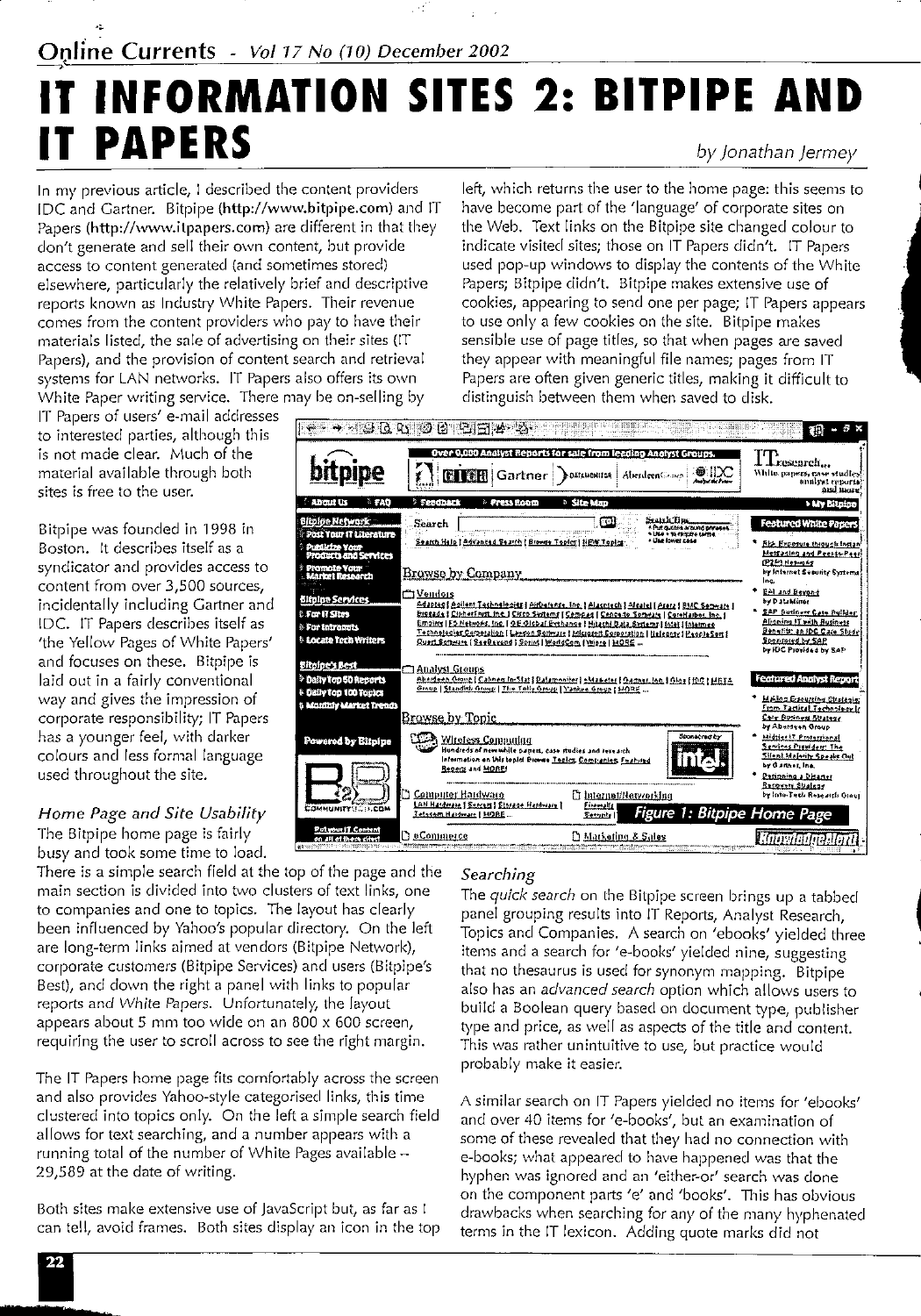### Vol 17 No (10) December 2002 - Online Currents

appear to change the search, and a search for 'electronic books' vielded vet more, different, papers.

Another concern with IT Papers was that several of the item links shown by a search were broken, suggesting that the papers had been removed from the Web by their content providers. One wonders how many of the 29,589 advertised papers are actually available.

IT Papers categorises search results on to separate Web pages, so that the user has to look at the results from each category in turn. Where there are many categories with a small number of papers in each, this adds considerably to the time taken to review the papers.



#### **Pricing and Materials**

All the material available through IT Papers appeared to be free to the user, although it was sometimes necessary to register with the content provider to access it, as it was stored on the provider's site. Bitpipe stores its paid material on their own system, avoiding the problem of broken links, and only link to other sites for free content. About half the number of items found through Bitmap were available for free, though the paid items tended, unsurprisingly, to be the longer ones.

Papers were provided in a variety of formats - the majority were in PDF (Adobe Acrobat), with some in HTML and a smattering in Microsoft Word format. HTML and Word formats can readily be saved on the user's own hard disk, but this is not always the case with PDF; see the item 'Beating the System' for a way around this.

One potentially useful feature of IT Papers is that users can write their own reviews of papers they have read, and other users can then access these. Unfortunately, nobody had taken up this option for the papers that I viewed. IT Papers also provide some content of their own in the form of several hundred free 'Technology Guides' of 10-15

pages (PDF format), which cover a range of industry topics (none on e-books, alas). The one I examined was a wellwritten and excellent introduction to its field.

#### **Registration and Customisation**

Users can register with either site by submitting their e-mail address and nominating a password. Registered users can compile their own collection of links to favourite articles. There is no purchasing directly from the sites; users are directed to the publisher's own site for purchasing.

Both sites run mailing lists; Bitpipe offers 'free email alerts' on IT research, while IT Papers provides specialised newsletters on particular topics. Registering for the IT

> Papers newsletters also authorises them to pass your address on to 'technology companies that produce products and services in your areas of interest' (junk mail alertl), so proceed with caution here.

#### Webcasts

IT Papers also provides many links to free pre-recorded 'Webcasts'. These are delivered through the Yahoo Webcast system and probably require a broadband connection; I was unable to download one through my dial-up system. As with the paper search, several of the advertised Webcasts appeared to have been taken off the Web since the links were made.

#### Relevance to Australia and New Zealand

A search of IT Papers for papers mentioning 'Australia' returned over 100 papers, with the largest number

appearing in the category of 'Regulatory Agencies' (no surprises there). A similar search for 'New Zealand' turned up 15 papers of which 2 related to 'Seismology and Earthquakes'. 'Australia' appeared in 397 papers under Bitpipe, of which at least the first 75 in order of relevance were all paid (a coincidence?), and 'New Zealand' appeared in 132, of which the first 72 were paid.

#### Conclusion

IT Papers is an obvious place for the impecunious to start their quest for information, although the vagaries of the search system and the presence of broken links will undoubtedly cause some frustration over time, and users should be wary of offers to subscribe them to other services. Bitpipe is less visually attractive  $\rightarrow$  especially the annoyingly oversized pages  $\rightarrow$  and potentially much more expensive, but more reliable, especially for older materials.

See next page for the author's tips on 'Beating the System'

Jonathan Jermey is an independent indexer and author.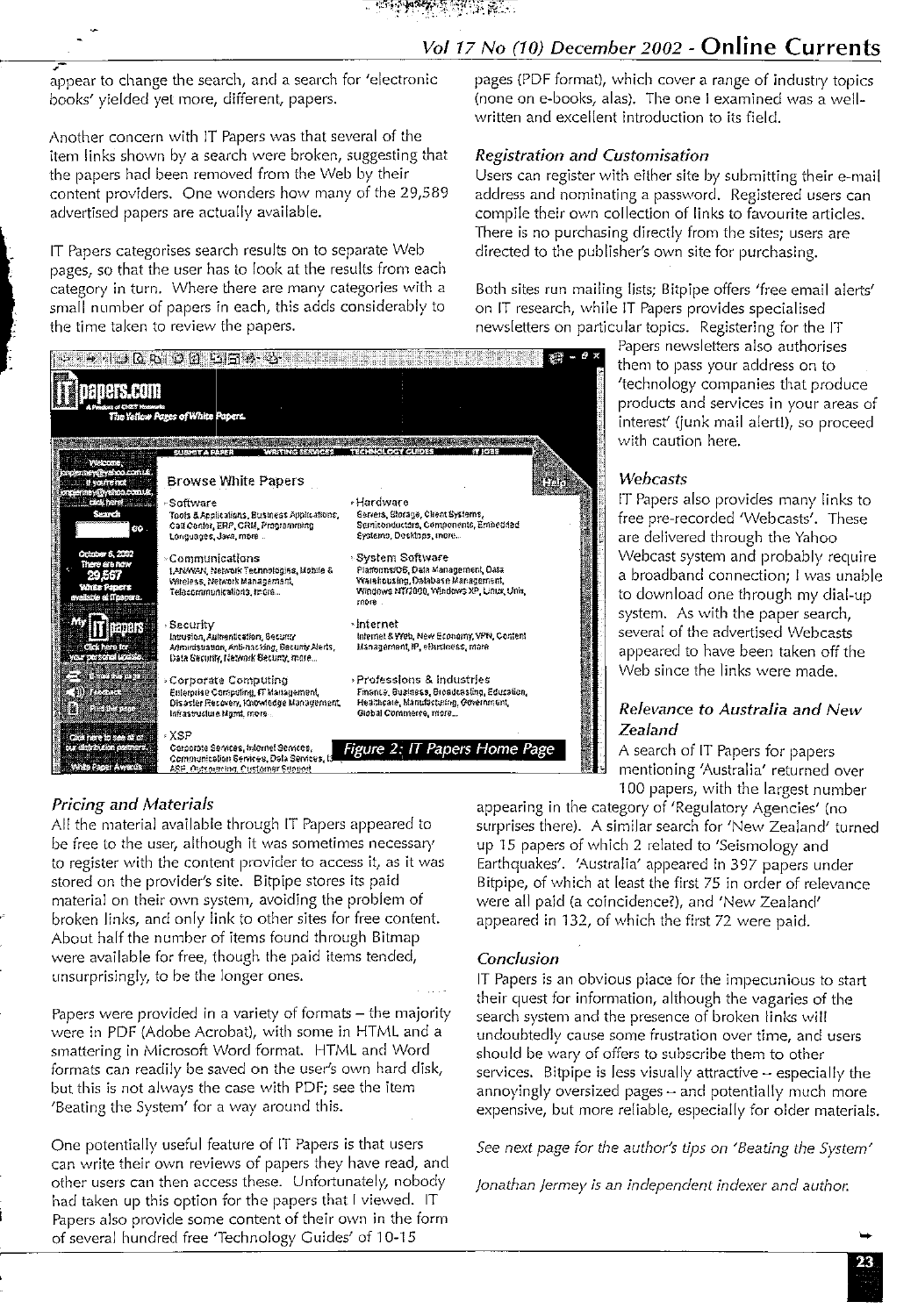#### Beating the System

A few subversive tips to help you past obstructive technology.

#### *1. Saving PDF Ries to Disk*

The papers provided by Bitpipe and IT Papers can be in any one of three formats - HTML, Word or PDF. Papers in HTML or Word can be saved directly to the user's hard disk through a File/Save command, but this option will not be available for PDF files unless the creator of the file has chosen to install it. How, then, can a PDF file displayed in your browser be conveniently saved to disk? If you got to the PDF file directly from a link on a Web page, then go back to the Web page and proceed from step 6 below. If not (e.g. if the click was handled by a JavaScript routine) you will need to make your own Web page as follows:

- 1. Use a text-editing program like Notepad to create a new text file called PDFLINKS.HTM. Save it on the
- Desktop so that it's handy.
- 2. Add the following line to the file:
- <A HREF=XXX>Right-click here</A>.
- 3. Go to your browser and select the URL of the PDF
- file. Press Ctr!-C to copy this to the Clipboard.
- 4. Paste this address into your Notepad file in place of the XXX.
- 5. Close Notepad and save the PDFUNKS.HTM file. Now double-click on the icon for that file to open it in a browser window. The words 'Right-click here' will
- 
- appear as a link, in blue with an underline.
- 6. Right-click on the link and select 'Save Target As' from the menu that appears. Specify the location that you want to store the PDF file at.

Once you have created the PDFLINKS file you can re-use it any time you need a right-clickable link to a PDF document (or anything else); just call it up in the browser and use View/Source to edit the Notepad text version. Don't forget to refresh the browser view after saving your changes to the text!

#### *2. Web Pages That Don't Want* to *be Saved*

Most Web pages can be saved directly to the user's hard disk, but occasionally Microsoft Internet Explorer users encounter pages which the browser can't or won't save -

**ONLINE CONTENT MARKET FROM IDC**  Aggregate spending for online content will surpass US

\$50 billion worldwide this year and is expected to surpass US \$108 billion by 2006. To help online **content buyers and providers understand the changes**  this market will undergo over the next few years, !DC (http://www.idc.com) has launched a new Continuous Intelligence Service (CIS) - *Online Content Market: Technologies and Strategies.* The !DC service will **analyse the market from several perspectives, including content types, technologies, services and providers, using primary research on user demand and**  in-depth technology assessments. The service will **cover issues such as:** 

very irritating when you want to take the files home to read off-line, or pass them on through the network to one's colleagues. The Forrester site (http://www. forrester.com), for instance, seems to be made up almost entirely of these.

Luckily, not all browsers have the same scruples. haven't tried Netscape, but the free (advertising-funded) browser Opera will save these pages without difficulty. You can find and download Opera at http://www. downloads.com; it's about 3.5 MB and it should selfinstallwith no difficulty. just run Opera, point it at the.same pages and select either 'File/Save As' or 'File/Save With Images As', These pages are often generated on the fly from database contents, and lack meaningful titles, so you may have to provide these as well.

#### *3. Setting Your Own Format for Web Viewing*

If the.designer's choice of colours or fonts for a particular Web site is driving you up the wall, or if you simply want to restore lost functionality like different colours for 'visited' links, you can override site format settings with the Microsoft Internet Explorer. Choose 'Tools/Internet Options/General/Accessibility' and turn on the three **'Ignore' options at the top, and any Web pages you vie\V**  from then onwards will have your browser's standard default fonts and colours. (You can modify these as well if you want to, through 'Tools/Options/General/Colours' and 'Tools/Options/General/Fonts'.) The Opera browser allows even more extensive customisation through the file/Preferences menu.

#### *4. Registration Addresses*

Rather than giving out your 'real' email address when registering with sites like IT Papers, set up a free email account with Hotmail (http://www.hotmail.com), Yahoo (http://mail.yahoo.com), or the like and give **this address instead. This 'registration address' can**  be checked every few weeks or so for genuine **correspondence, and any junk that arrives there can be**  left to pile up without interfering with *your* real e-mail system. The host may even filter it out and/or delete it after a fixed period of time.

- **Buying intentions and brand awareness of on!ine content buyers**
- Trends in pricing and delivery methods
- **Content management, access and delivery**  technologies
- XML content technologies
- **Digital rights management for on line content**

!DC will examine the strategies, market position and **future direction of major vendors and service providers**  in the online content market. It will offer, as part of the CIS, a series of advisory workshops on XML, partnering strategies, usability and other online content-related **issues.** 

Z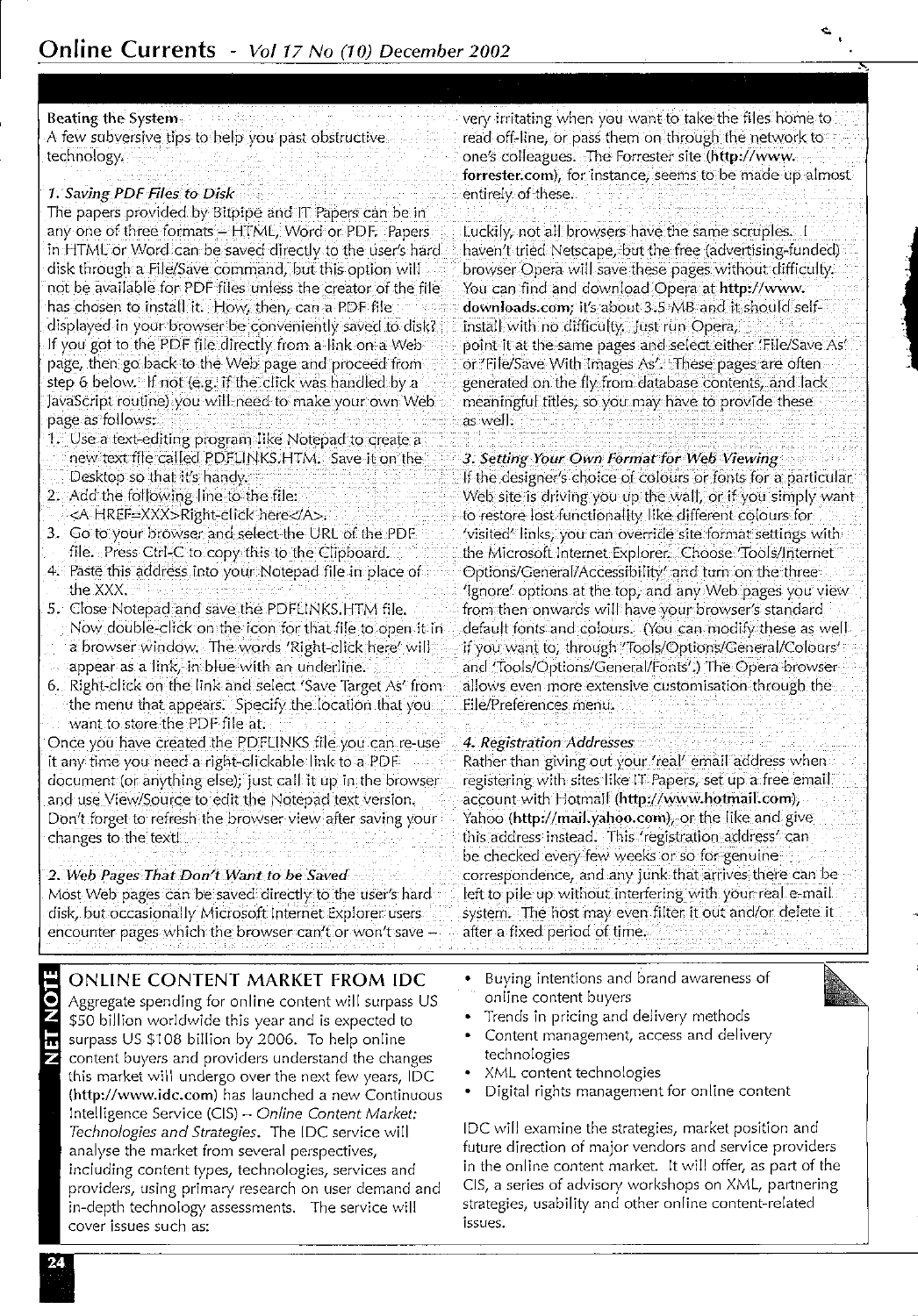## **Online Currents** - *Vol 18 No (1) January/February 2003*

## IT INFORMATION SITES 3: IDG AND FORRESTER by Jonathan Jermey

المواروق معاقبين

IDG is the parent company of IDC, discussed in the first article in this series (Online Currents, November 2002) and it provides access to research material via that subsidiary (which it refers to rather unflatteringly as 'the store'). IDG advertises itself as 'the world's leading technology media, research and event company'. It has more than 12,000 employees worldwide, most of whom, I suspect, would be

inability of Microsoft Internet Explorer to save its pages; it goes through the motions of saving then pops up an 'unable to save' message. Whatever secret code is preventing Internet Explorer from doing this, it has no apparent effect on the Opera browser (available free from http://www.opera.com), which will save Forrester pages quite happily.

involved in its global publishing efforts.  $\begin{picture}(130,10) \put(0,0){\line(1,0){10}} \put(15,0){\line(1,0){10}} \put(15,0){\line(1,0){10}} \put(15,0){\line(1,0){10}} \put(15,0){\line(1,0){10}} \put(15,0){\line(1,0){10}} \put(15,0){\line(1,0){10}} \put(15,0){\line(1,0){10}} \put(15,0){\line(1,0){10}} \put(15,0){\line(1,0){10}} \put(15,0){\line(1,0){10}} \put(15,0){\line($ Unlike the other sites discussed in this series, All IDG.com न्न  $60$ IDG has a strong **Answers for the Information Age** presence in paper-based PUDLICATIONS EVENTS RESEARCH ONLINE IT RECRUITMENT FOR IT MARKETERS CONTACT IDG magazine publishing. In **Altantice** Network World Sets the NetworkWorld Australia alone it offers Standard for Networld TT 1320 EN 017  $\Box$ (IDG) is the world's Lead Generation With a the following Select Another Region (1007) is the world's<br>research and event<br>company, Founded in<br>1964, IDG had 2001 Portfolio of Strategic Morketing Programs For All Price  $\overline{\Xi}$  [ao] 100 Worldwide publications: CIO Points Government Review-SOUTHBOROUGH, MA - NOVEMBER 18, 2002 - First to market and OR Select a Country Home  $\begin{array}{l} \textbf{1} & \textbf{1} & \textbf{1} & \textbf{1} & \textbf{1} & \textbf{1} & \textbf{1} \\ \textbf{2} & \textbf{3} & \textbf{4} & \textbf{5} & \textbf{5} & \textbf{6} & \textbf{1} \\ \textbf{3} & \textbf{5} & \textbf{6} & \textbf{7} & \textbf{8} & \textbf{1} & \textbf{1} \\ \textbf{4} & \textbf{7} & \textbf{8} & \textbf{1} & \textbf{1} & \textbf{1} & \textbf{1} \\ \textbf{5} & \textbf{1} & \textbf$ Page the leader in providing the most comprehensive integrated Australia. Antarctic  $\Box$  [60] marketing programs, Network World, Inc. has also amassed a Computerworld Australia, strategic portfolio of lead generation programs, at all price points,  $_{max}$ which allow advertisers to target and attract prospective buyers. Australian Macworld, day TDC Products Network World has been designing and executing effective lead <u> Edition</u> Australian generation programs for years based on in-depth discussions and Select a category: extensive feedback from vendor marketers and advertising Advertising PC World, Australian ä, agencies. (11/18/2002) more ਰਜ਼ੀ Biotechnology News, Then select a site: **CIO** ⋥ Channel X Australia, **DG** More News from IDG iso | Information Ageylaw our "How To Buy" FAQ .<br>NGC 1420 VI AS<br>Magaling IT on Jim IDG World Expo appoints GES As Official General Service Australia, CIO Australia Contractor (11/18/2002) more **IDC Product Spotlig** and Australian Reseller Network World Announces 18th Annual User Excellence Award Please join IDG, IDC and<br>other Industry experts for<br>a vebcast titled "Buying IT<br>in 2003", the second Winner Royal & SunAlliance USA Demonstrates IT Ingenuity For News. Like most of the IDC at COMDEX First-of-its Kind Self-service XP Upgrade (11/15/2002) more b Breakfast other sites, it also offers œ Briefing IDG's Computerworld Survey of 1,100 Users Finds Little In 2003 , are second<br>Installment in 10G's free<br>webcast series "The IT"<br>Narket Ahead", <u>Click here</u> access to events and Consumer Demand for Tablet PCs (11/14/2002) more Treasure Island Hotel conferences, plus <u> Linimas Acar</u> to view! <u>Go to the IDG Press Room  $\flat$ </u> education and training. more resources. Publications **AND STREAMING** Figure 1: IDC Home Page Many readers would be

'Dummies' series of books produced by IDG.

familiar with the

Forrester is a research provider with a somewhat broader scope than the others in this series, covering other fields of technology beyond IT. It provides research papers for prices ranging from US \$50 (for a one page brief) to US \$450 (for a nineteen-page report) and beyond. Some free material, mostly in the form of excerpts from larger reports, is made available on the site to users who register as 'guests' - a fairly simple process requiring the user to provide a name, address and e-mail address.

#### Home Page and Site Usability

Both sites are fairly attractive. IDG opts for black text on a white background with a red-and-black banner across the top. The home page is divided into three columns, with the central column providing up-to-date information and the right-hand column allowing for searches by region or product line. Forrester is more earthy, with greens and khakis, a short navigation menu at the left and links to research topics at the right. Both sites make their pages slightly wider than 800 pixels, meaning the user has to scroll back and forth to see the whole of the display. One severe frustration with the Forrester site is the

#### Searching

Both sites have a text-based search field available on all pages; IDG places it at the centre top and Forrester at the left. IDG can be searched for particular publications, events, press clippings or FAQ; a 'Contact IDG' option is also lurking here, rather oddly placed in a drop-down list of searchable categories. The IDG search is powered by Google.

A search of Forrester research for 'ebooks' yielded 15 items. Searching for 'e-books' produced the same list. indicating that some sort of semantic or lexical analysis of search terms is taking place; this was conspicuously lacking in some of the other information sites. Clicking on an individual item produced a brief abstract of that article, with the option to buy it; none of the search result items was available for free. Like Google, the Forrester search provides a 'relevancy' ranking for its hits; it was interesting to note that even the most relevant paper on ebooks (Print On-Demand And Digital Textbooks Dominate eBooks) only scored 69%. A Forrester search for 'Australia' yielded 50 results, with a maximum relevancy of only 15% (eGovernment: Will The Bulldog Learn New Tricks?, which was actually concerned with the UK government). There were no articles specifically